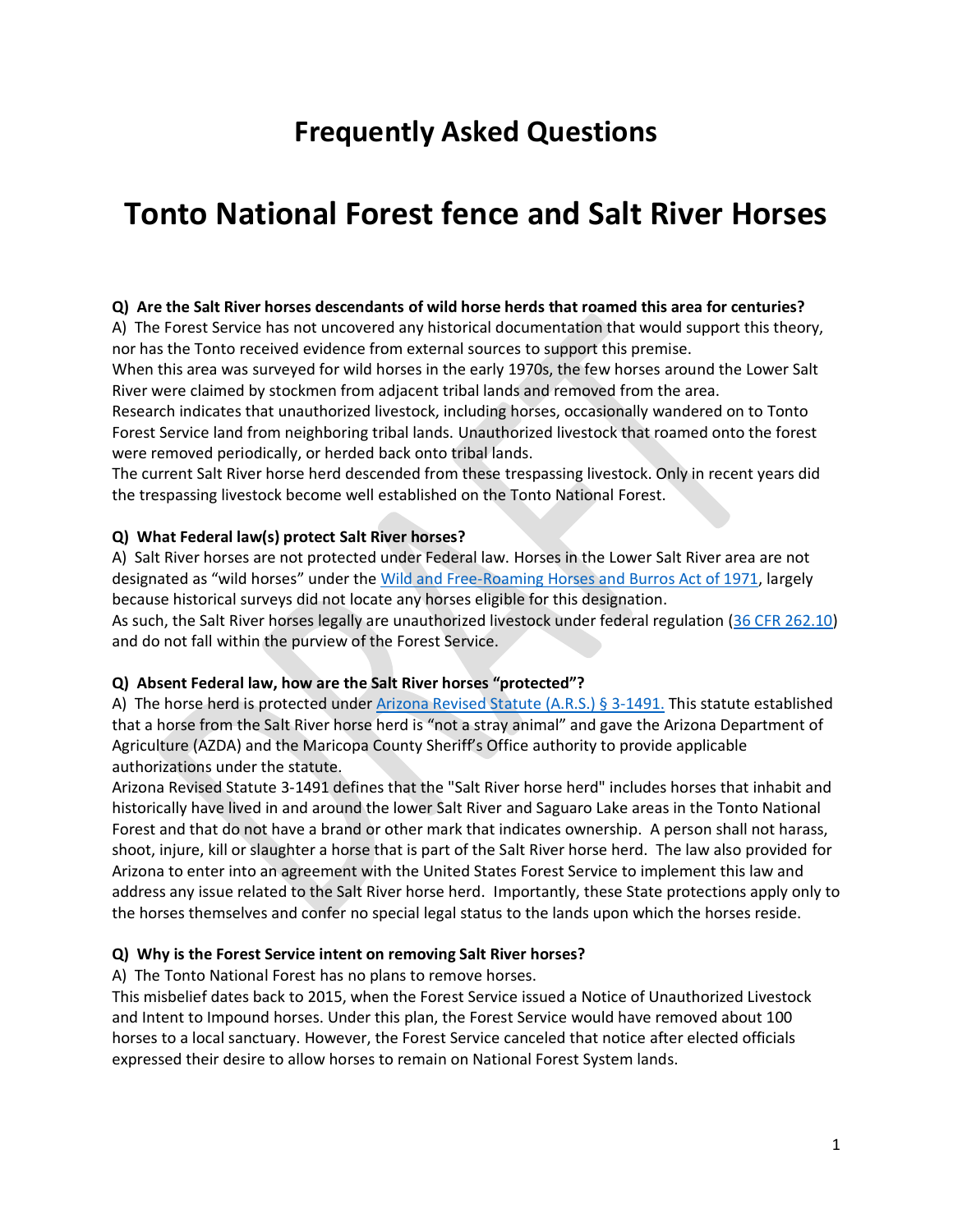Subsequently, in January 2016, Arizona State Representative Kelly Townsend introduced legislation to protect the Salt River horses. However, the legislation did not include any provision for appropriating funds to the Department of Agriculture to implement any substantial management of the horses. In May 2016, the legislation was signed into law by Arizona Governor Doug Ducey.

In December 2017, the USDA Forest Service entered into an [Intergovermental Agreement](https://www.fs.usda.gov/Internet/FSE_DOCUMENTS/fseprd569383.pdf) (IGA) with the Arizona Department of Agriculture (AZDA) to create a working relationship and, together, develop a plan governing issues related to the Salt River horse herd. Under the IGA, the Forest Service has funded and engaged in a collaborative effort with the AZDA, horse advocates, environmental groups, cattle ranchers, tribes, and other federal, state, and county agencies in an effort to create a horse management plan that receives broad-based support.

The Forest Service continues to work closely with AZDA and AZDA's chosen third-party contractor(s), and other partners as management actions are implemented on National Forest System lands.

## **Q) Who participates in this 'collaborative effort'? Can the public participate?**

A) The Salt River Horse Collaborative (SRHC) – in coordination with AZDA -- includes representatives from affected governmental agencies (federal, state, local and Tribal), a balanced set of interest groups, and the public.

This collaborative process is now complete. Proposed management approaches have been provided to AZDA.

## **Q) Was the State of Arizona and neighboring Indian reservations aware of plans to build the fence?**

A) Yes. Tribal and state representatives participated in the collaborative, where the fence was discussed in detail.

Additionally, the Tonto reached out to the Salt River Pima-Maricopa Indian Community multiple times and participated in formal consultation with the tribe.

## **Q) What is the next step in this collaborative process?**

A) The next step is for AZDA to submit its proposed management plan to initiate any necessary federal analysis and authorizations. In the interest of transparency, the Forest Service has compiled SRHC documents and placed them in an online repository [here.](https://usfs-public.app.box.com/v/SaltRiverHorses)

## **Q) Who is responsible for the health and safety of the horses? What happens when a horse is injured or sick?**

A) With the enactment of Arizona Revised Statute 3-1491, the Salt River horses fall under the jurisdiction of the State of Arizona.

When the Forest Service is made aware of an injured or sick Salt River horse on forest land, the Forest Service immediately contacts the AZDA to allow the state agency to determine the appropriate course of action.

For specific information regarding the structure of AZDA programs or the disposition of a specific horse, contact [AZDA](https://agriculture.az.gov/about-us/divisions/animal-services) directly at (602) 542-0942.

## **Q) How much conflict exists between Salt River horses and cattle grazing?**

A) There is no conflict between Salt River horses and permitted grazing. The area where the horses reside is not within an active grazing allotment. Although trespass cattle occasionally show up in the Lower Salt River area, the Forest Service works closely with neighboring jurisdictions to remove them in a timely fashion.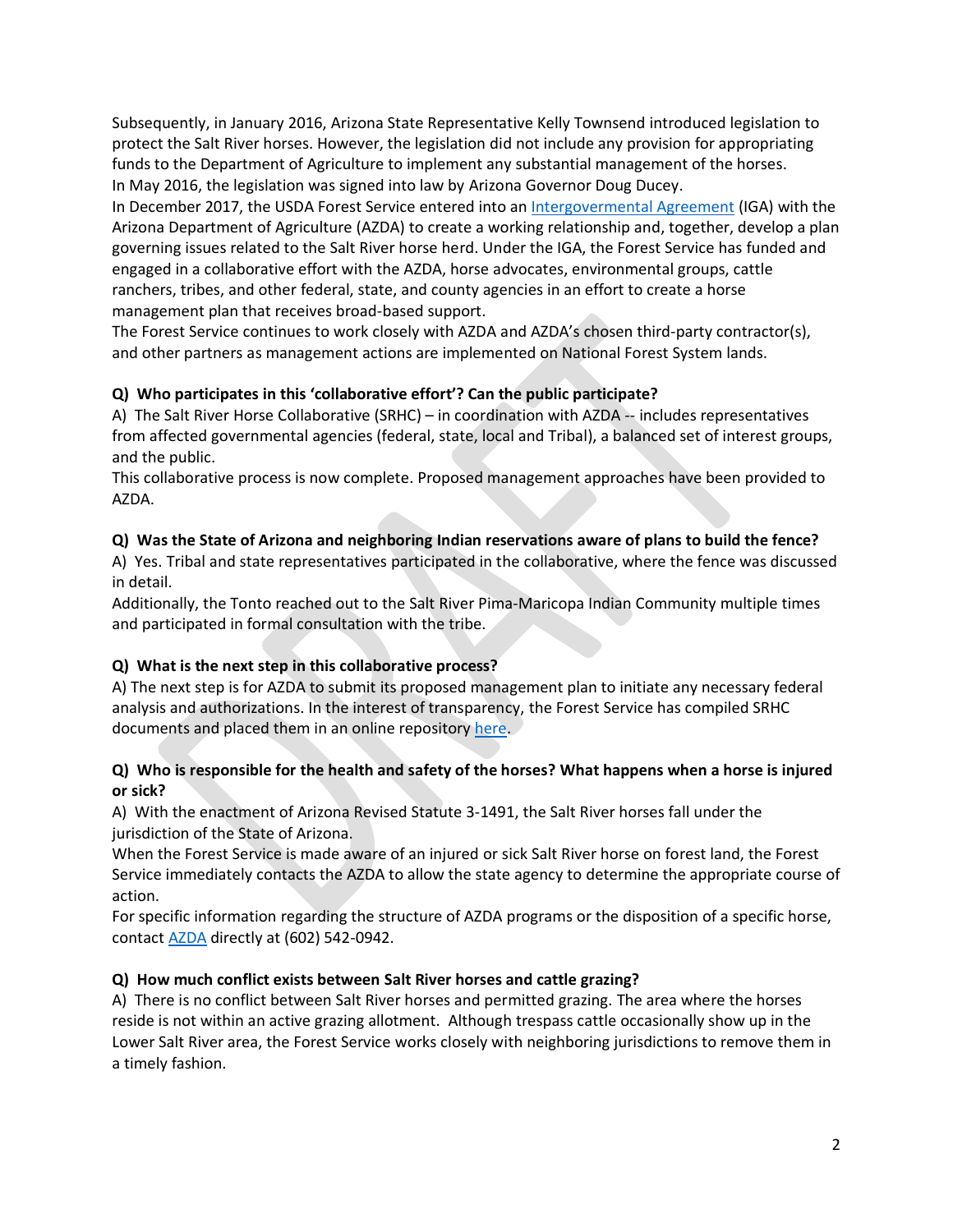#### **Q) Why did the Forest Service begin building fences in the area where the horses reside?**

A) The [IGA](https://www.fs.usda.gov/Internet/FSE_DOCUMENTS/fseprd569383.pdf) outlines specific duties and responsibilities for the Forest Service. One of them calls for the Tonto National Forest to "construct fences as needed around the entire Salt River horse area designed to prevent the horses from endangering the public and to ensure that other livestock are prevented from joining the herd".

[A.R.S. § 3-1491](https://www.azleg.gov/ars/3/01491.htm) stipulates that the "Salt river horse herd includes the horses that inhabit and that have historically lived in and around the lower Salt River and Saguaro Lake areas in the Tonto National Forest and that do not have a brand or other mark that indicates ownership".

Accordingly, construction of fences is consistent with, and in furtherance of, Forest Service duties and responsibilities under the IGA, because fences ensure that horses on adjacent jurisdictions are prevented from joining the Salt River horse herd on the Tonto. Fences also prevent horses from accessing roadways where they could endanger themselves and the public.

#### **Q) What type of restrictions will result from the fence?**

A) The fence will restrict less than 4,800 acres of more than 30,000 acres in the lower Salt River area. Horses will continue to have access to over 8 miles of the Salt River if horses relocate form the Hawes and Cactus Fire areas. The Hawes area south of Bush Highway contains less than 4,000 usable acres, no water sources, and very limited forage production.

Additionally, most of the 800 usable acres north of Bush Highway and west of the Coon Bluff road area (Coon Bluff Mountain is too steep) was burned in the Cactus Fire in 2017 and is the focus of a large scale restoration project funded by the National Forest Foundation to restore willow and cottonwood. The fence would effectively keep horses off the 3 mile stretch of Bush Highway from Coon Bluff Road to Granite Reef.

## **Q) How did the Forest Service comply with environmental regulations to build the fences and ensure fences won't have a negative environmental impact?**

A) In 2018, the Forest Service initiated a Categorical Exclusion Checklist. Forest Service subject matter experts evaluated environmental effects in compliance with the requirements of the National Environmental Policy Act for construction of the Mesa Boundary Fence. The Forest Service completed its analysis in April 2019.

Based on that analysis, the Forest Service determined the action was covered by the Code of Federal Regulations, specifically:

- 36 CFR 220.6(d)(4) *Repair and maintenance of roads, trails, and landline boundaries*
- 36 CFR 220.6(d)(5). *Repair and maintenance of recreation sites and facilities*

The Forest Service concluded that there were no extraordinary circumstances or significant effects. As a result, an Environmental Assessment was unnecessary.

## **Q) How much has the fence cost?**

A) The installation of 10 miles of barbed wire fence, 4 miles of pipe rail fence, and over 35 gates between November 2019 and February 2020 have cost the Forest Service \$850,000.

This amount would change if an additional 10 miles of barbed wire fence is needed to secure the south side of Bush Highway from Usery Pass Road to Water Users Recreation Site.

The Maricopa County Department of Transportation will install cattle guards at entrances to recreation sites and also across the Goldfield Road. The department also will install speed feedback signs, striping, and other improvements.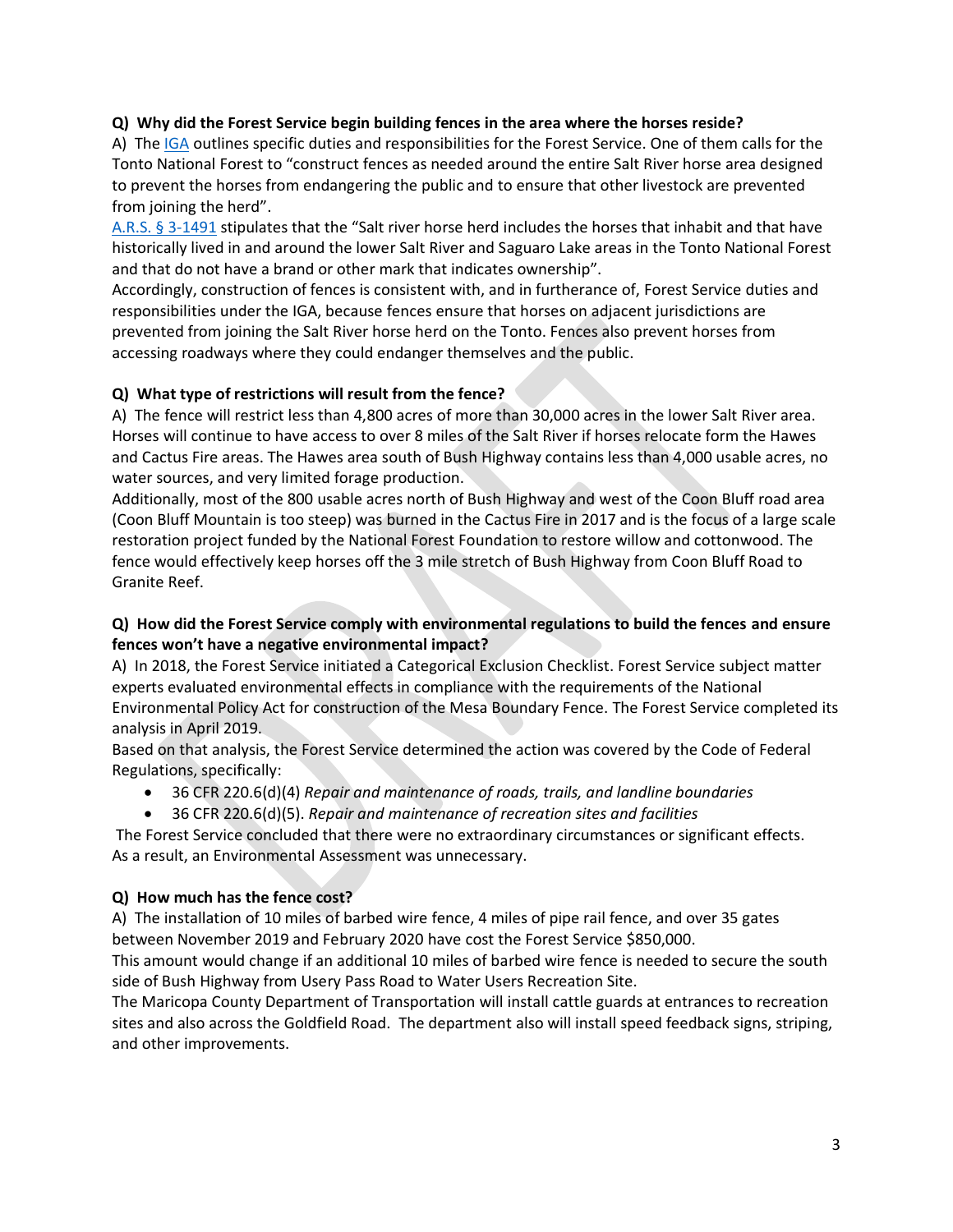## **Q) How can the Forest Service justify installing fences that will physically harm the horses and cut them off from water?**

A) Although the boundary fence would limit horses from approaching the lower Salt River from the south between Granite Reef and Coon Bluff, horses still have access to over 8 miles of the Salt River once horses relocate north of Bush Highway.

Understanding the landscape is crucial. The Hawes area south of Bush Highway contains less than 4,000 usable acres, no water sources, and very limited forage production. Additionally, most of the 800 usable acres in the Coon Bluff area (minus Coon Bluff Mountain) was burned in the Cactus Fire in 2017 and is the focus of a large scale restoration project funded by the National Forest Foundation to restore willow and cottonwood.

The post and rail boundary fence keeps horses safe from wandering onto or crossing a 3-mile stretch of Bush Highway from Coon Bluff Road to Granite Reef.

Barbed wire fences are an effective deterrent that keep horses from running through the wire and getting onto the road, where they become a hazard to motorists. A smooth, bottom strand helps smaller wildlife cross under the fence.

## **Q) Will the public still be able to view horses?**

A) With an estimated herd of over 400 horses as of February 2020, horses will continue to be visible on the Tonto National Forest.

## **Q) Does the fence actually force horses into more populous areas? How is this safer for the horses or the public?**

A) The entire lower Salt River area sees high visitor use year-round. Recently constructed fences will keep horses out of Granite Reef Recreation Site, Phon D Sutton Recreation Site, Coon Bluff Recreation Site, the Salt River Tubing headquarters, Maricopa County Sherriff's substation, and the Hawes Trail System in the Usery Mountains that is heavily used by mountain bikers and hikers. This will reduce the interaction between horses and people visiting the forest.

## **Q) How does the fence affect access for Forest users?**

A) The Forest Service has installed more than 35 gates in the fences to allow for continued access to the river and other areas. The fence does not touch the river's edge and is above the typical high water mark.

## **Q) When will the Forest Service build a fence across the river?**

A) The Forest Service is designing a user-friendly structure that would cross the river at the Coon Bluff Recreation Site where the forest boundary crosses the river and heads north. There are no plans for the structure to be made of barbed wire.

A timeline for this structure is to be determined.

## **Q) Why can't the Forest Service build an overpass over the Bush Highway to eliminate the need for fences?**

A) The IGA did not designate an overpass as part of the Forest Service's duties and responsibilities. However, the Forest Service continues to listen to, and consider, proposals put forward by partners. The Maricopa County Department of Transportation (MCDOT) holds an easement for the Bush Highway and retains management authority for the roadway. Any consideration for an overpass would begin with MCDOT. Because fences would prevent horses from crossing the highway, an overpass could allow access to the small area south of Bush Highway and west of Usery Pass Road (the Hawes area). The River Boundary fence has no impact on an overpass.